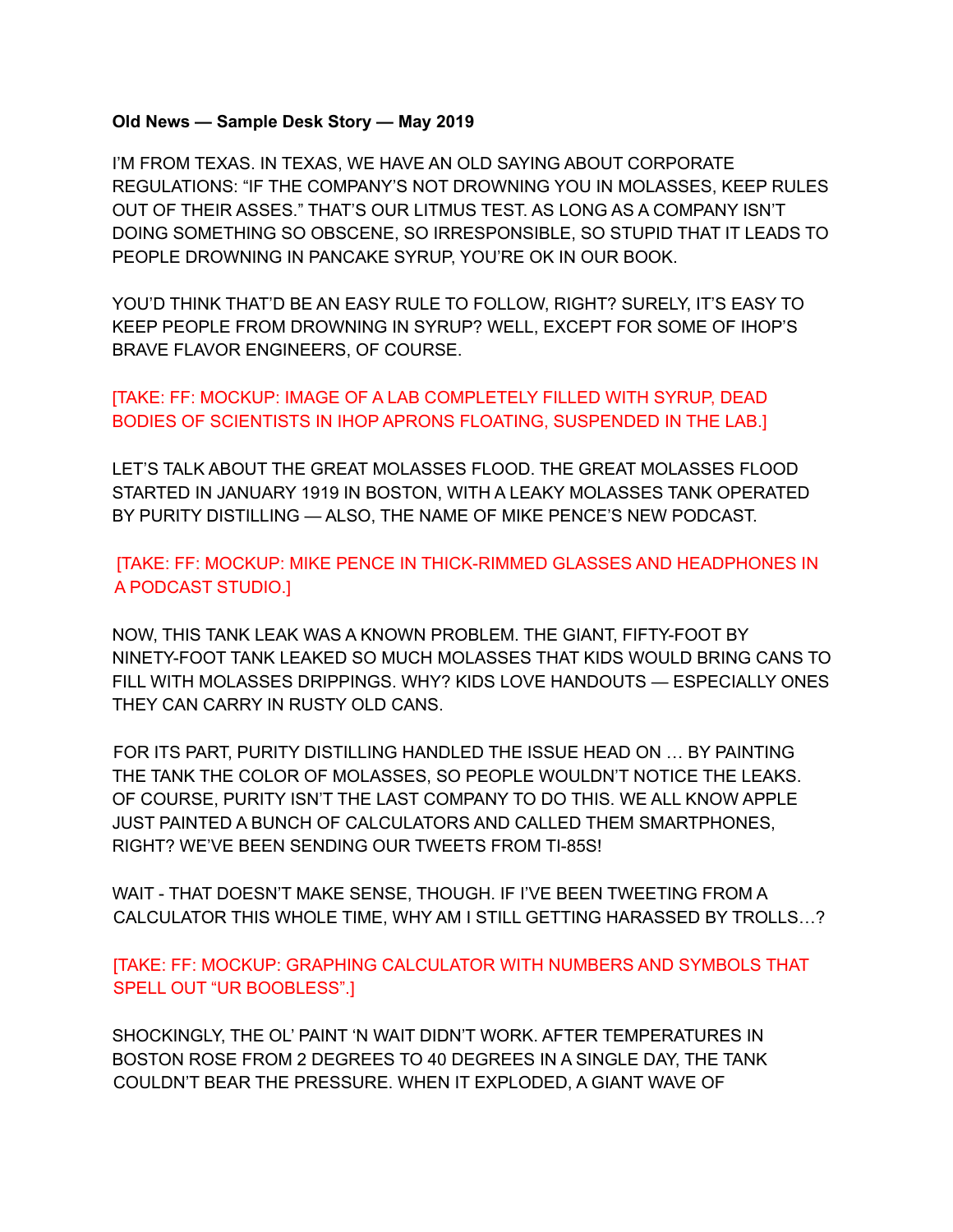MOLASSES 25 FEET HIGH – THAT'S FIVE DANNY DEVITOS! – AND 165 FEET WIDE – THAT'S 66 DANNY DEVITO TORSOS! – POURED INTO THE STREETS.

[TAKE: FF: MOCKUP: A WAVE MADE UP OF DANNY DEVITOS.]

MORE THAN TWO MILLION GALLONS OF MOLASSES POURED THE STREETS. THE WAVE RIPPED BUILDINGS FROM THEIR FOUNDATION, DESTROYED TRAIN TRACKS, KILLED 21 PEOPLE AND INJURED ANOTHER 150.

NOW, WHAT WAS THE ROOT OF THIS? TEXAS - I'M SORRY, I HAVE TO SAY IT: CORPORATIONS. CORPORATIONS KILL PEOPLE ALL THE TIME! PEOPLE DIE ON BLACK FRIDAY. THEY DIE FROM PREVENTABLE OVERDOSES. THEY DIE WHEN CAR MANUFACTURERS INSTALL FAULTY AIRBAGS. IN A WAY, THIS WAS BOSTON'S FIRST \*TASTE\* OF THE DANGERS OF UNCHECKED BUSINESS. HEY! THAT PUN WAS AN ACCIDENT! HOW DARE YOU LAUGH. PEOPLE WERE PANCAKED! THEY WERE TOASTED. THEY WERE SCRAMBLED LIKE EGGS. HOW DARE YOU! MRS. BUTTERWORTH WAS REAL AND SHE DIED ON THAT DAY!

[TAKE: VIDEO CLIP MOCKUP: BOTTLE OF MRS. BUTTERSWORTH SLIPPING UNDER THE SURFACE OF A POOL OF SYRUP, GURGLING SOUNDS V.O.]

WE APOLOGIZE TO OUR YOUNGER VIEWERS FOR THAT.

NOW, NORMALLY, YOU'D THINK THIS WOULD HAVE A SIMPLE ENDING. REMEMBER PURITY DISTILLING? THE COMPANY THAT PAINTED THE TANK? WELL, IT WAS TRUE IN 1919, AND IT'S TRUE A CENTURY LATER: WHEN CORNERED BY THEIR OWN COLOSSAL FUCK-UPS, BIG BUSINESS LOVES BLAMING TROLLS.

[TAKE: VIDEO CLIP: MARK ZUCKERBERG TESTIFYING BEFORE CONGRESS.]

JUST LIKE THE CEO OF ONE OF THE BIGGEST COMPANIES IN THE WORLD-

[TAKE: PHOTO OF MARK ZUCKERBERG.]

-BLAMED TROLLS FOR TAKING ADVANTAGE OF A SITE THAT WAS BUILT FOR TROLLS, BY TROLLS IN THE 2016 ELECTION, PURITY TRIED POINTING THE FINGER TO … TERRORISM! PURITY PULLED THE ORIGINAL ZUCKERBERG, CLAIMED THE DISASTER WAS CAUSED BY AN ANARCHIST ATTACK, AND HOPED NOBODY WOULD HOLD THEM - THE *WEAK, WITTLE* CORPORATION - ACCOUNTABLE.

NOW, IN THE EARLY 1900S, ANARCHIST ATTACKS WEREN'T UNCOMMON. JUST A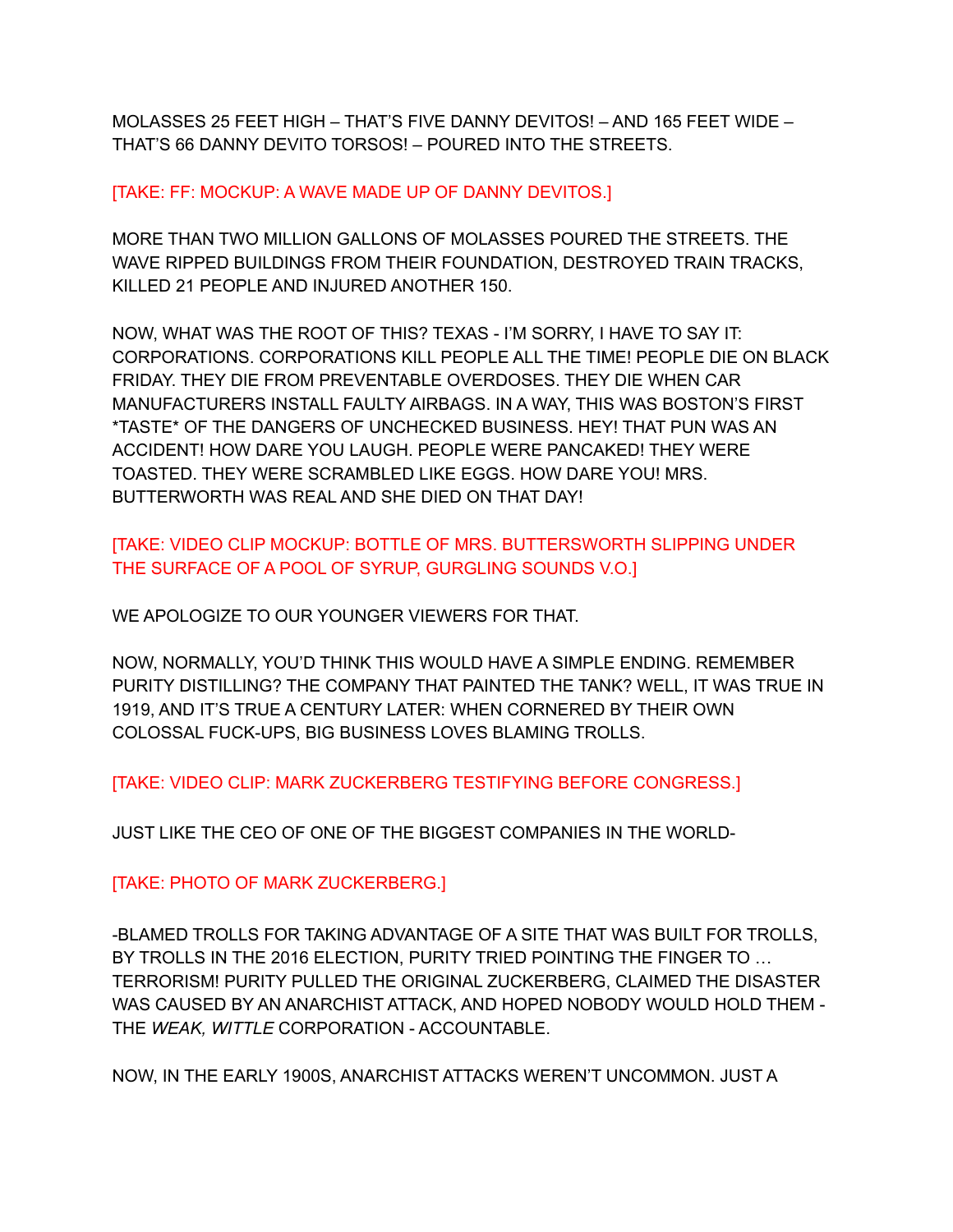FEW YEARS BEFORE, WORLD WAR I HAD JUST ENDED. AMERICANS HAD JUST FINISHED LIVING THROUGH FIVE YEARS OF THE RED WEDDING FROM "GAME OF THRONES" – THEY WERE ON-EDGE, THEY'D JUST WATCHED ALL THEIR FRIENDS DIE, AND THEY WERE SICK OF HAVING WEIRD FANTASIES ABOUT GUYS IN UNIFORM. OH, COME ON. WE ALL WANT JAIMIE. WE *ALL* WANT JAIMIE.

[TAKE: VIDEO CLIP: GAME OF THRONES' JAIMIE LANNISTER SITTING IN A MUDDY CAGE, CHAINED TO THE GROUND, LEERING FROM BEHIND HIS DIRTY, MUDDY BANGS.]

ADMIT IT. YOU STILL WANT JAIMIE.

SO, RATHER THAN OWNING UP, PURITY DECIDED TO BLAME THEIR WRONGDOINGS ON ANARCHISTS. AT LEAST IN FACEBOOK'S CASE, THERE WERE ACTUAL RUSSIAN TROLLS TAKING ADVANTAGE OF A FLAWED SYSTEM. BUT IN PURITY'S CASE, IT WAS JUST A HAIL MARY TO AVOID BLAME. THERE WERE NO ANARCHISTS. NO BOMBING. JUST A COMPANY DOING WHATEVER IT WANTED IN A WORLD WHERE REGULATIONS WERE AS RARE AS WOMEN BEING ABLE TO READ. THAT'S … STILL A JOKE ABOUT THE MEN, FYI. IT WAS ALL THE MEN'S FAULT. EVERYTHING BAD CAN BE BLAMED ON MEN.

IN THE END, PURITY WAS HELD RESPONSIBLE. IT WOUND UP PAYING ONLY AROUND \$15 MILLION IN TODAY'S MONEY, OR, IN ITS DAY, THE COST OF A LOAF OF BREAD WITH ONLY A FEW HORSE TEETH BAKED IN.

## [TAKE: FF: MOCKUP: LOAF OF BREAD WITH GIANT TEETH STICKING OUT]

STILL, THIS FLOOD IS REGARDED AS THE BIG EVENT THAT INTRODUCED REGULATIONS INTO CONSTRUCTION. THIS MIGHT SEEM TRIVIAL, BUT IT'S ACTUALLY A HUGE DEAL. THE HOUSE YOU'RE SITTING IN RIGHT NOW? IT WAS CONSTRUCTED. THE STUDIO I'M SITTING IN RIGHT NOW? ALSO CONSTRUCTED. EVERYWHERE YOU WENT TODAY AND WILL GO TOMORROW? ALL PLACES THAT WERE BUILT!

YOU KNOW WHAT ELSE WE USED A LOT? SOCIAL MEDIA. FACEBOOK. TWITTER. HECK, WHATEVER TOMORROW'S VERSION OF SOCIAL MEDIA EVEN IS!

TODAY, SOCIAL MEDIA IS AS MUCH A PART OF LIFE AS CONSTRUCTION. SO, RIDDLE ME THIS: WHAT EVENT INTRODUCED STRONGER REGULATIONS? WHAT'S FACEBOOK'S GREAT MOLASSES FLOOD? TWITTER'S SYRUPY WAVE OF DANNY DEVITOS? HAS THERE BEEN ONE YET?

WE KNOW MARK ZUCKERBERG TESTIFIED BEFORE CONGRESS FOLLOWING FACEBOOK'S ROLE IN THE 2016 ELECTION. HIS EYEBALLS REMEMBER THAT DAY,